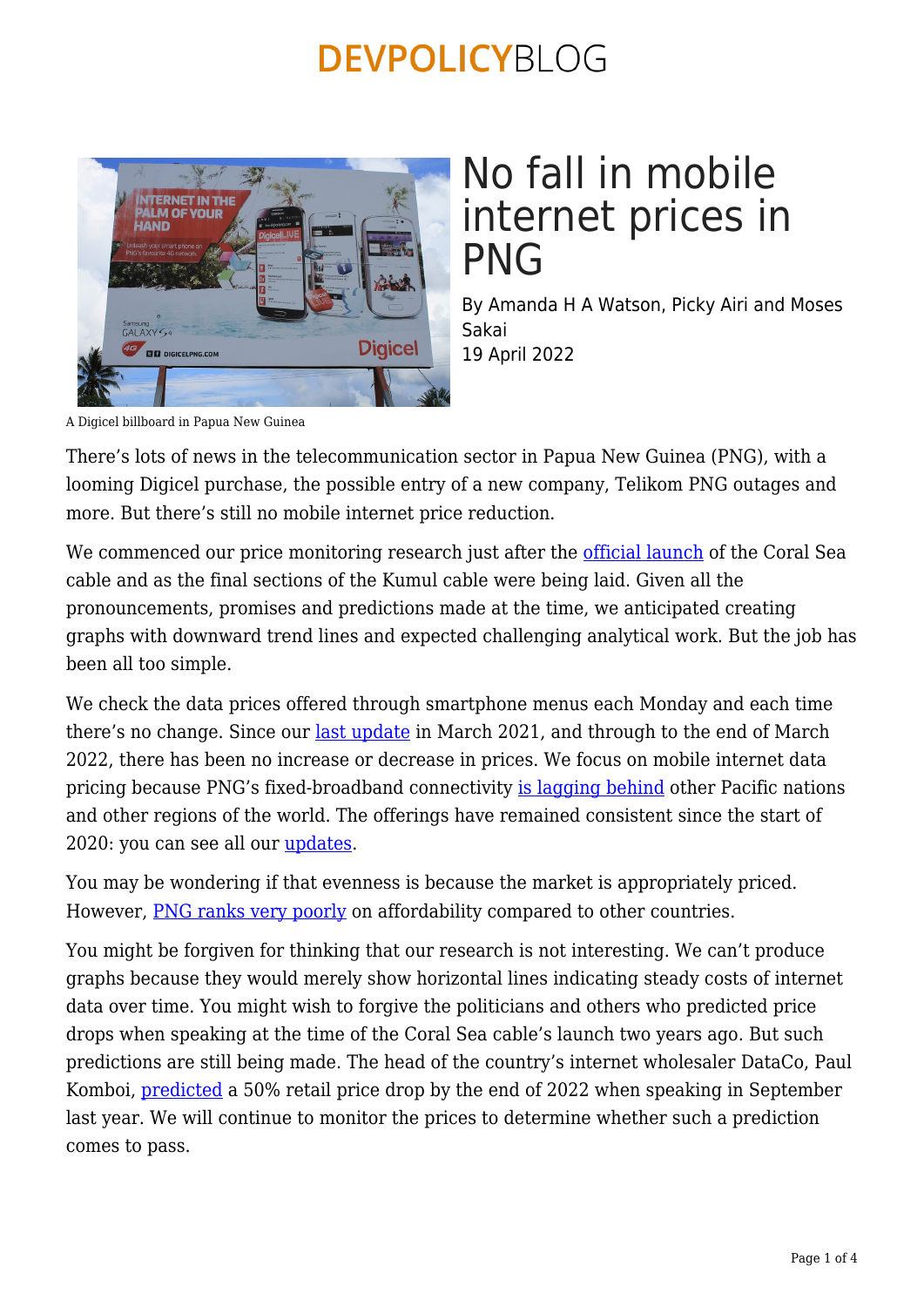It's worth noting though that Mr Komboi is not in a position to influence retail prices. He heads [DataCo,](https://pngdataco.com/) which sets wholesale internet prices, based on guidelines stipulated by the regulator [NICTA](https://www.nicta.gov.pg/). So even though Mr Komboi is quoted as saying that retail prices will decrease, he cannot make such a guarantee. DataCo sells internet bandwidth to mobile telecommunication companies and internet service providers at wholesale prices, and then those companies sell the internet to consumers at retail prices. The lack of movement in retail prices may be due to the lack of competition in PNG's retail mobile market, as Digicel has more than 90% market share.

In the meantime, other happenings in PNG's telecommunication sector are noteworthy.

The Australian telecommunication company Telstra is going to [purchase](https://www.abc.net.au/news/2021-10-25/telstra-digicel-pacific-telecommunications-deal-finalised/100564976) Digicel's Pacific arm. That is, Digicel's operations in six Pacific countries: PNG, Fiji, Nauru, Samoa, Tonga and Vanuatu. But it will not be doing it alone. The Australian government will be providing substantial assistance. In fact, Australia will fork out most of the funds, although Telstra will end up owning all of Digicel's Pacific operations. The deal has received mixed responses: from commentary [welcoming](https://www.onlineopinion.com.au/view.asp?article=21689&page=1) the decision to calls for it to be [reversed](https://devpolicy.org/australia-buys-digicel-pacific-pngs-mobile-monopoly-20211026/). The Independent Consumer and Competition Commission (ICCC) in PNG has [given](https://www.looppng.com/png-news/iccc-approves-telstra-buyout-digicel-pacific-109900) the go-ahead for Telstra's purchase of Digicel's operations in PNG and clearance has also been [granted](https://www.looppng.com/png-news/minister-ict-welcomes-nicta-decision-telstra-acquisition-digicel-110567) by the regulator.

A key driver of this deal is the substantial burden of [debt](https://www.aspistrategist.org.au/australia-should-step-up-ahead-of-pacific-telcos-possible-sale/) held by the parent company, Digicel Group. Despite having much market share and being profitable [in PNG](https://www.lowyinstitute.org/the-interpreter/debt-threatens-digicel-s-pacific-dominance) and other Pacific nations, the overall company has held a large [debt burden](https://postcourier.com.pg/questions-remain-about-what-telstra-digicel-deal-will-mean-for-png-consumers/) and this led to its receptiveness to selling part of its operations. It is yet to be seen whether this business deal will lead to any tangible improvements in Digicel's service in PNG and other Pacific nations where it operates.

Meanwhile, the PNG parliament recently [passed](https://postcourier.com.pg/company-tax-approved/) a tax – a variant of one originally included in the November budget – that will apply to companies with more than 40% market share in the banking and telecommunication sectors. The tax will apply to [BSP](https://www.bsp.com.pg/about-us/) and [Digicel](https://www.digicelgroup.com/pg/en.html). BSP will be required to pay K190 million a year, with the first payment due on 30 September 2022. The impost on Digicel is a one-off K350 million, due just [one week](https://www.afr.com/companies/telecommunications/png-super-tax-disrupts-telstra-digicel-deal-20220403-p5aagi) after the bill passed parliament. The company did not pay on time and its executives have [reportedly](https://www.afr.com/politics/federal/digicel-executives-flee-png-to-avoid-jail-20220405-p5aax7) flown out of the country for fear of possible prison sentences for non-compliance.

Amalgamated Telecom Holdings (ATH), a public company listed on the South Pacific Stock Exchange in Fiji, has received funding from the Asian Development Bank to set up a new mobile telephone network [in PNG](https://www.fijitimes.com/ath-and-adb-execute-investment-agreement-for-png-telecommunication-project/). While it was supposed to [commence](https://kalangfm.com/news/third-mobile-network-operator-to-enter-png-market-1282) offering services last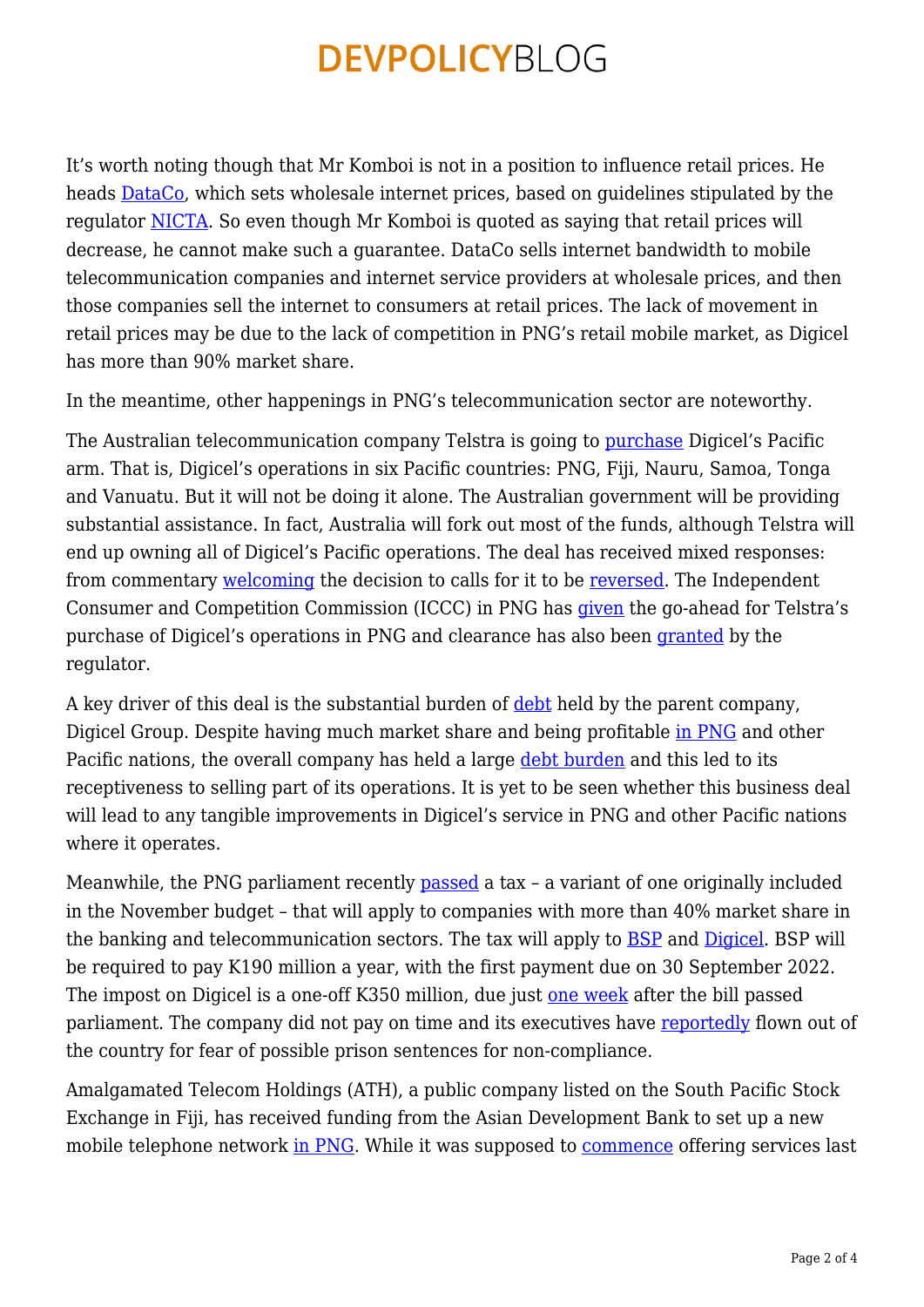year, operating as [Vodafone](https://vodafone.com.pg/about/) or [Digitec,](https://fijisun.com.fj/2021/03/31/our-ath-set-to-launch-vodafone-in-png/) it has not yet done so. The PNG offering would add to its mobile networks in American Samoa, Cook Islands, Fiji, Kiribati, Samoa and Vanuatu.

In September 2021, there were Telikom PNG outages in several parts of the country. Customers throughout PNG reported internet outages and inability to make voice calls. At the time, the telecommunication company admitted that voice calls were out for more than half a day in the capital city Port Moresby. Early this year, a main power cable was [brought](https://postcourier.com.pg/indefinite-power-cut/) [down](https://postcourier.com.pg/indefinite-power-cut/) by disgruntled villagers in Chimbu Province, causing power and internet outages for much of the highlands region.

Meanwhile, the merger of Telikom PNG and bmobile continues. Although earlier intended completion dates have [passed,](https://developingtelecoms.com/telecom-business/operator-news/11899-long-awaited-telikom-png-and-bmobile-merger-to-close-this-month.html) the merger is [reportedly](https://postcourier.com.pg/telco-merger-to-be-completed/) close to completion. The two companies continue to sell their products separately, although Telikom's 'Rait Kads' can now be used to add credit to bmobile devices and bmobile 'Top Kads' work on Telikom devices. The ICCC [approved the merger](https://postcourier.com.pg/telikom-png-limited-dataco-merger-granted/) in 2018. In addition, the government is considering the partial privatisation of Telikom PNG, [announcing](https://www.thenational.com.pg/superfunds-to-invest-in-telikom/) the possible interest of two large superannuation funds.

Although there are many happenings in the telecommunication sector in PNG, the main thing that consumers want is reliable and affordable services. For the past two years, despite assurances that internet prices would come down, smartphone users have not experienced any actual changes in mobile internet data prices. We will be interested to ascertain whether the developments discussed here – the Digicel sale, the entry of ATH and the Telikom PNG/bmobile merger – have any impact on prices.

### **Disclosure**

*This research was supported by the [Pacific Research Program](https://devpolicy.crawford.anu.edu.au/pacific-research-program), with funding from the Department of Foreign Affairs and Trade. The views represent those of the authors only.*

#### **About the author/s**

#### **Amanda H A Watson**

[Dr Amanda H A Watson](http://dpa.bellschool.anu.edu.au/experts-publications/experts/amanda-watson) is a Research Fellow with the [Department of Pacific Affairs](http://dpa.bellschool.anu.edu.au/), Australian National University. She taught at the University of Papua New Guinea's School of Business and Public Policy under the [ANU-UPNG Partnership.](https://devpolicy.crawford.anu.edu.au/png-project/anu-upng-partnership) Dr Watson has also taught at Divine Word University, Macquarie University, Queensland University of Technology and TAFE NSW.

### **Picky Airi**

Picky Airi is the Director of the Centre for Learning and Teaching at the Divine Word